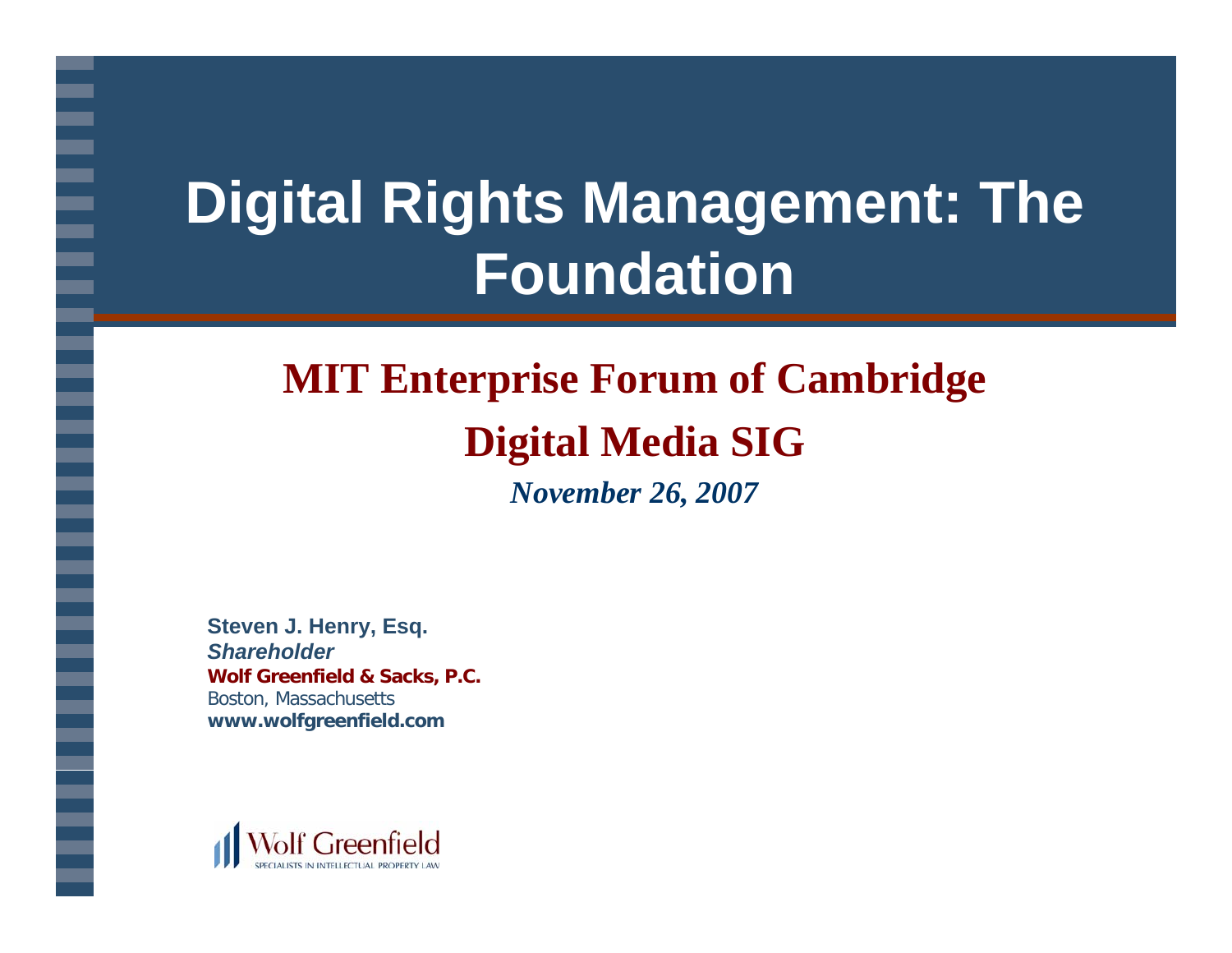#### **What is DRM?\***

**Digital rights management (DRM) is an umbrella term that refers to access control technologies used by publishers and copyright holders to limit usage of digital media or devices. It may also refer to restrictions associated with specific instances of digital works or devices. To some extent, DRM overlaps with copy protection, but DRM is usually applied to creative media (music, films, etc.) whereas copy protection typically refers to software. \****Wikipedia*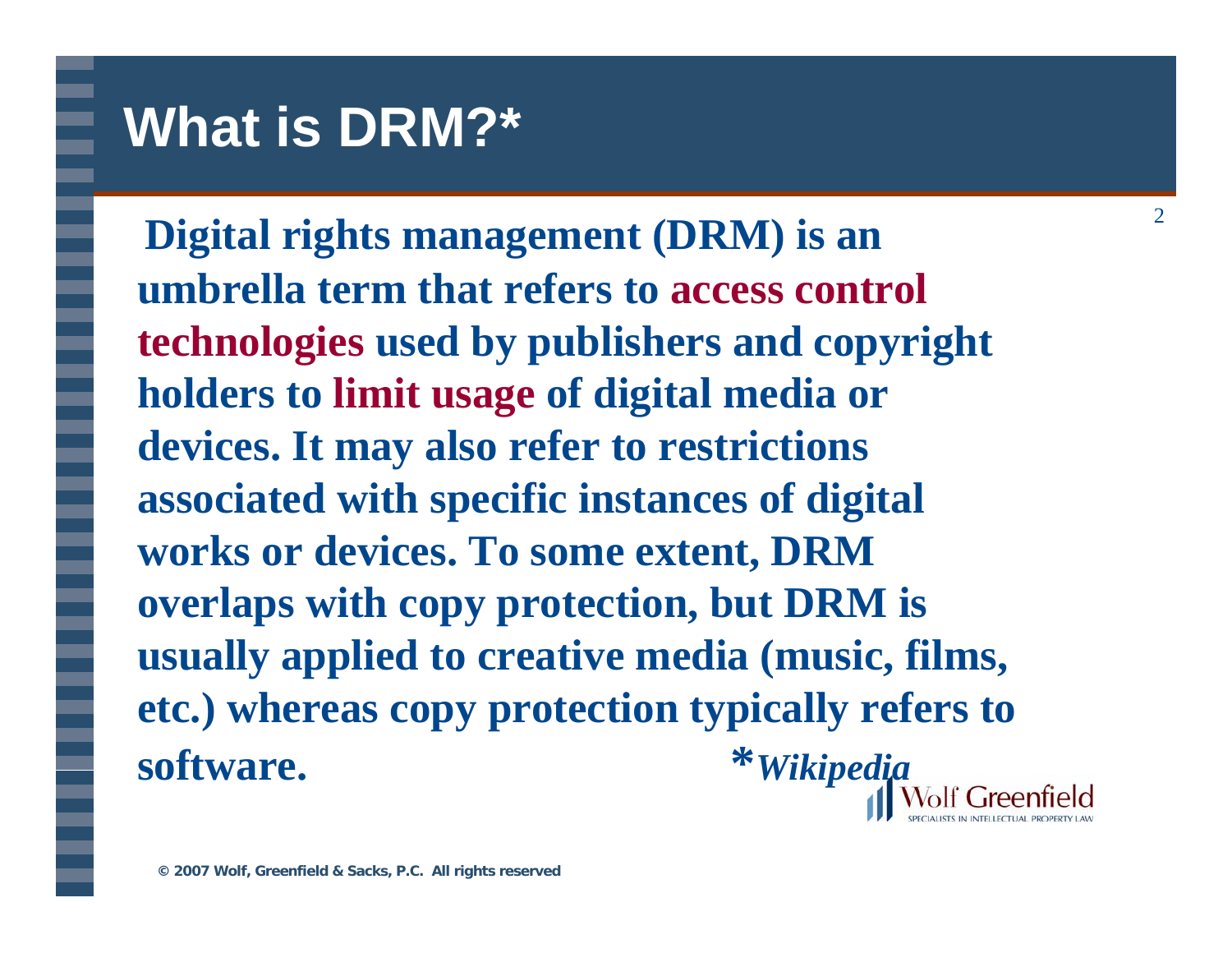#### **What is DRM? -2**

## **In other words:**

**Technology to get holders of copies of copyrighted works to respect the author's rights (and maybe "create"** *de facto* **additional "rights").** 

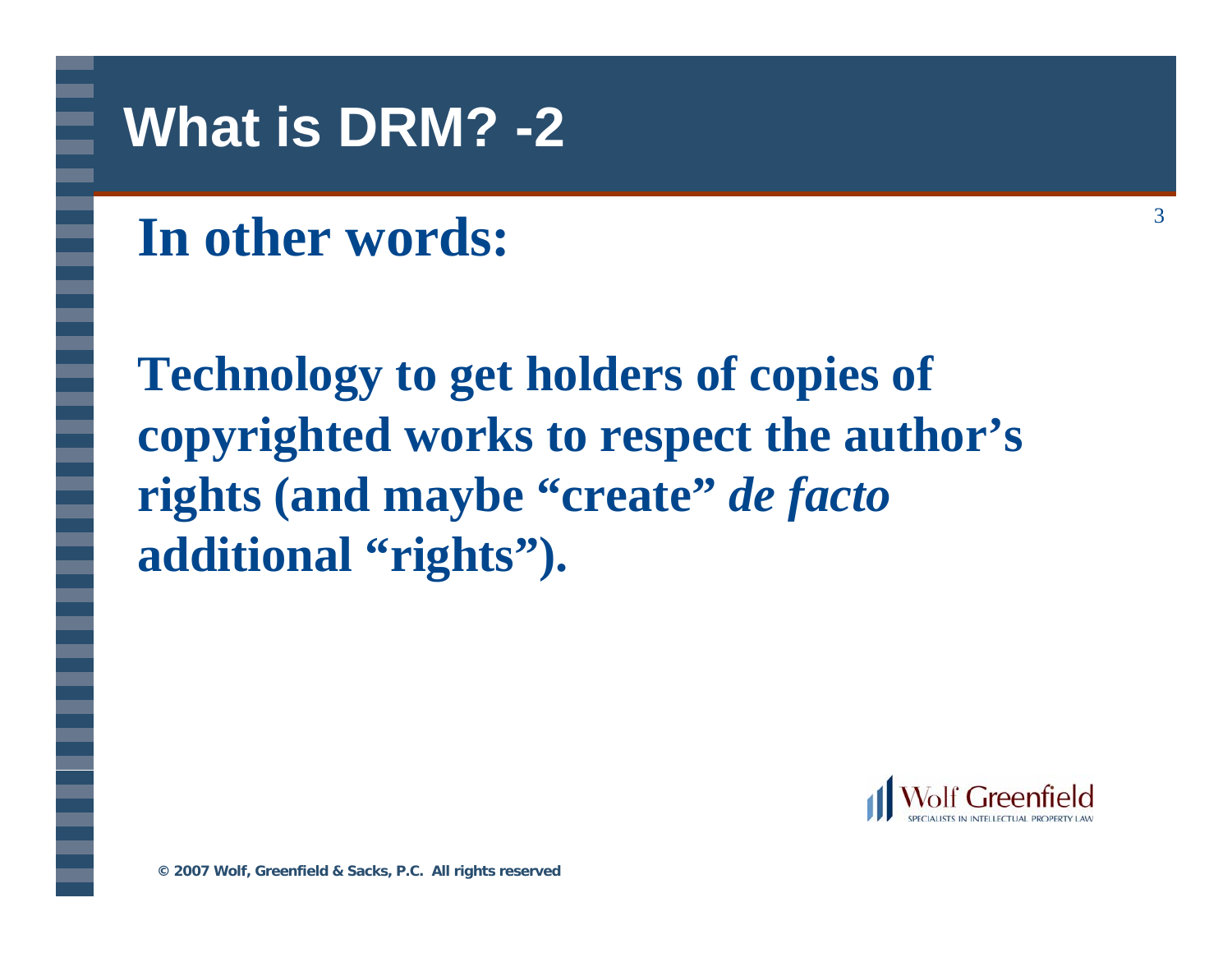#### **The Clash**

#### **Pro:**

- $\bullet$  **It is necessary for copyright holders to prevent unauthorized duplication of their work to ensure**  continued revenue streams, value, etc.
- $\bullet$  **Authors of copyrighted works have the right to determine HOW their works are modified, WHO modifies them, whether they are or are not combined with other works, etc. . . . to preserve artistic purity, the integrity of the work, etc. ("Droit Moral")**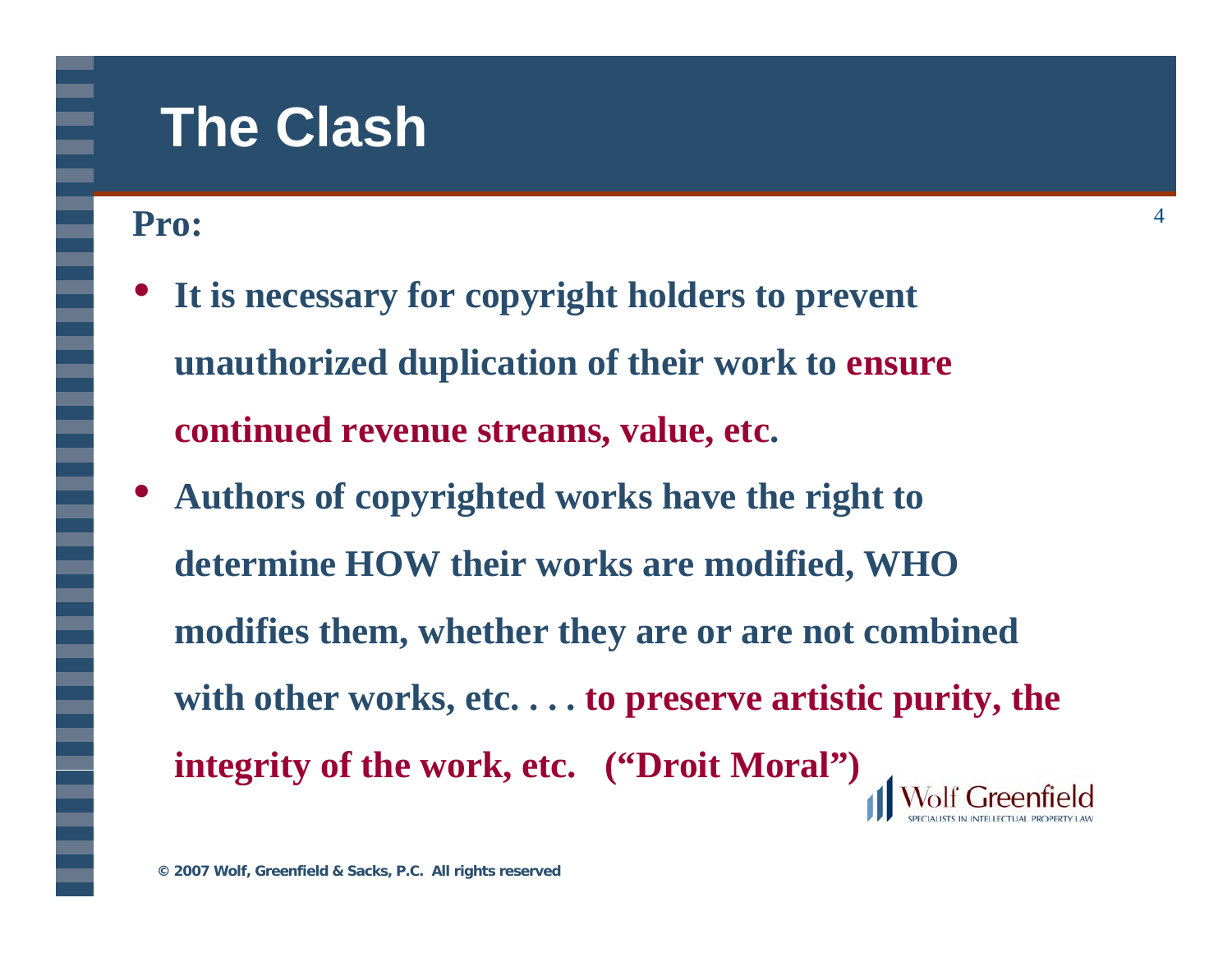#### **The Clash - 2**

**Con:**

- $\bullet$  **The use of the word "rights" is misleading. It is digital restrictions management.[2]**
- **Copyright holders are attempting to restrict use of copyrighted material** *>statutory – i.e., preventing "fair use" and "archiving," extending duration.*
- $\bullet$  **Some opponents also consider DRM schemes to be anticompetitive (e.g., prevent reverse engineering and**  study, interoperability).

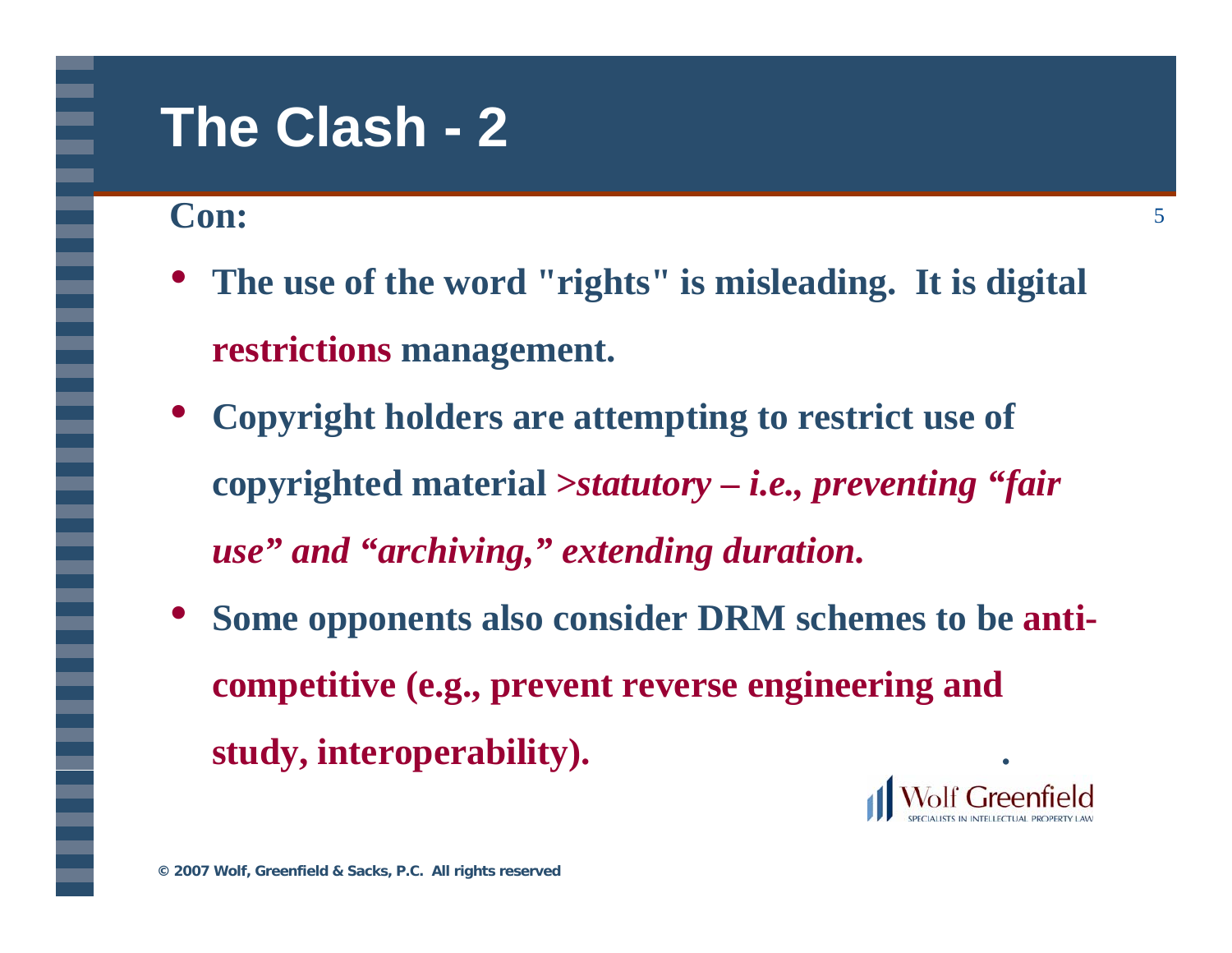#### **The Clash - 3**

#### **Con:**

• **Culture: Why shouldn't I be able to copy/share? I can pass along a book, can't I?**



**© 2007 Wolf, Greenfield & Sacks, P.C. All rights reserved**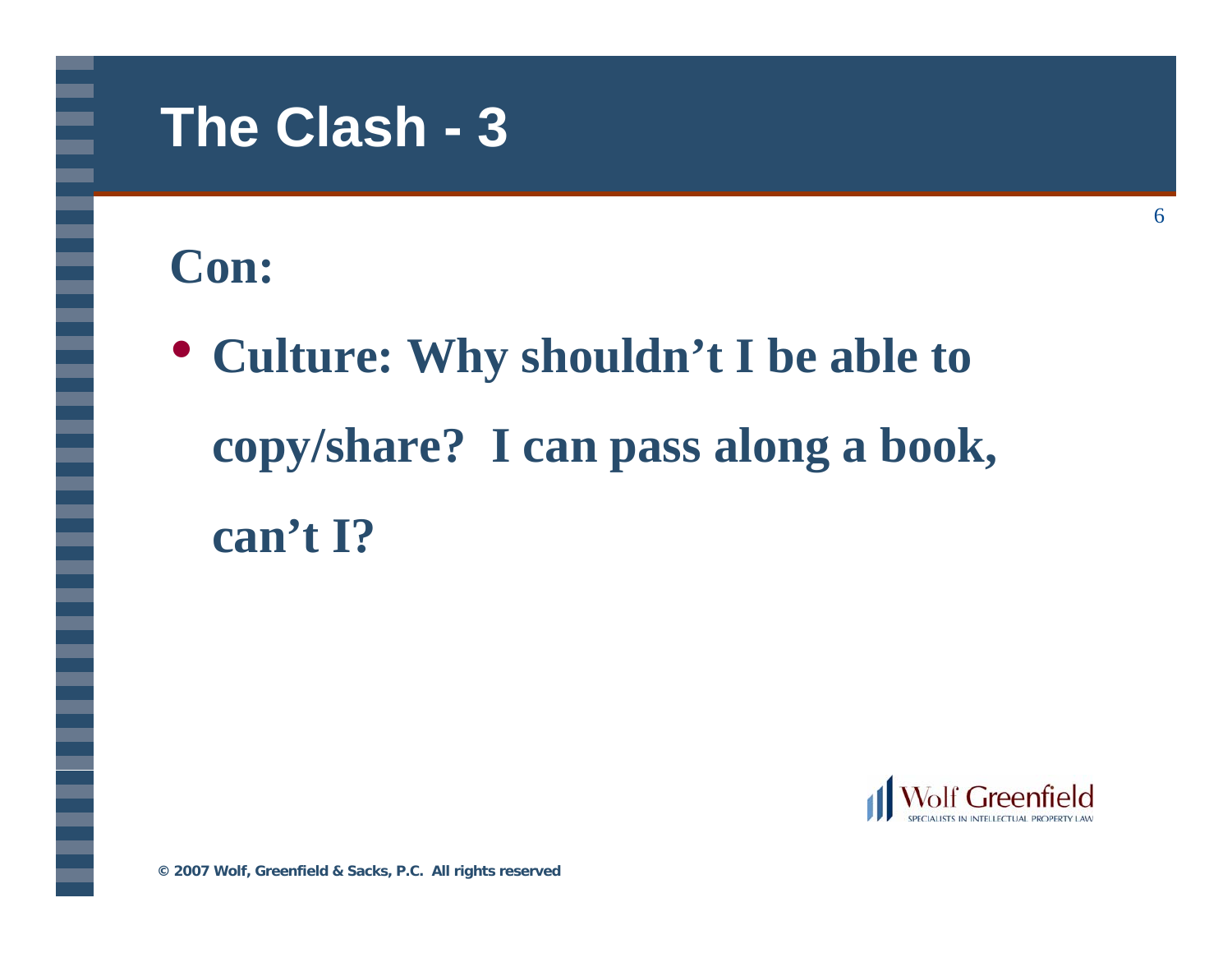## **Basic Copyright Law**

–**Copyright is a "natural" right of the "author." Rights arise (in the US) from creating an original work and fixing it in a tangible medium.**

- –**Registration supplements the rights.**
- –**Registration is required for enforcement.**

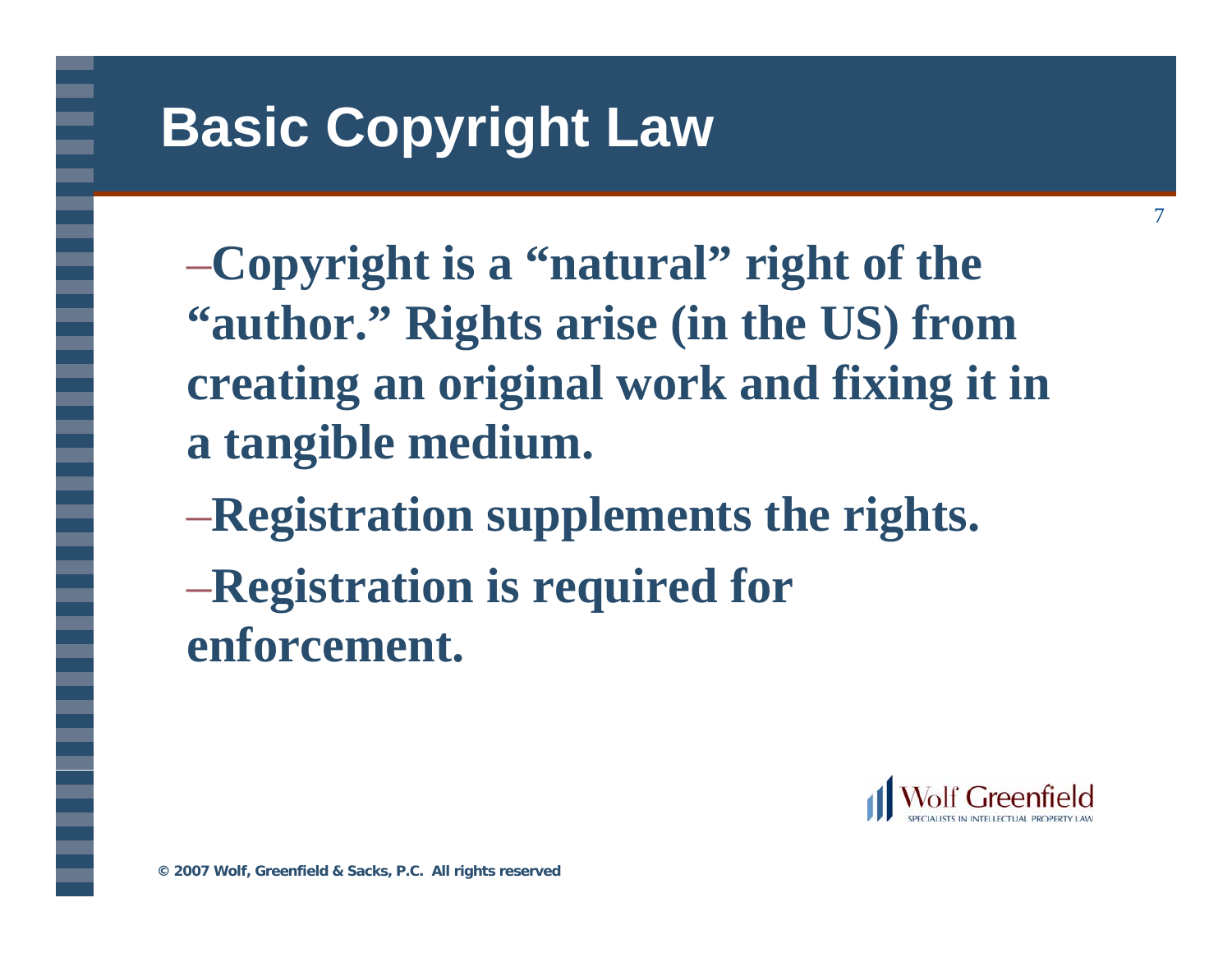#### **Basic Copyright Law -2**

- • **Copyright Act enumerates exclusive rights which include right to:**
	- **(1) reproduce the copyrighted work in copies;**
	- **(2) prepare derivative works;**
	- **(3) distribute copies to the public by sale or other transfer of ownership, or by rental, lease, or lending;**
	- **(4) in the case of literary, musical, dramatic, and choreographic works, pantomimes, and motion pictures and other audiovisual works, to perform the copyrighted work publicly;**
	- **(5) in the case of literary, musical, dramatic, and choreographic works, pantomimes, and pictorial, graphic, or sculptural works, including the individual images of a motion picture or other audiovisual work, to display the copyrighted work publicly; and**
	- **(6) in the case of sound recordings, to perform the copyrighted work publicly by means of a digital audio transmission.**

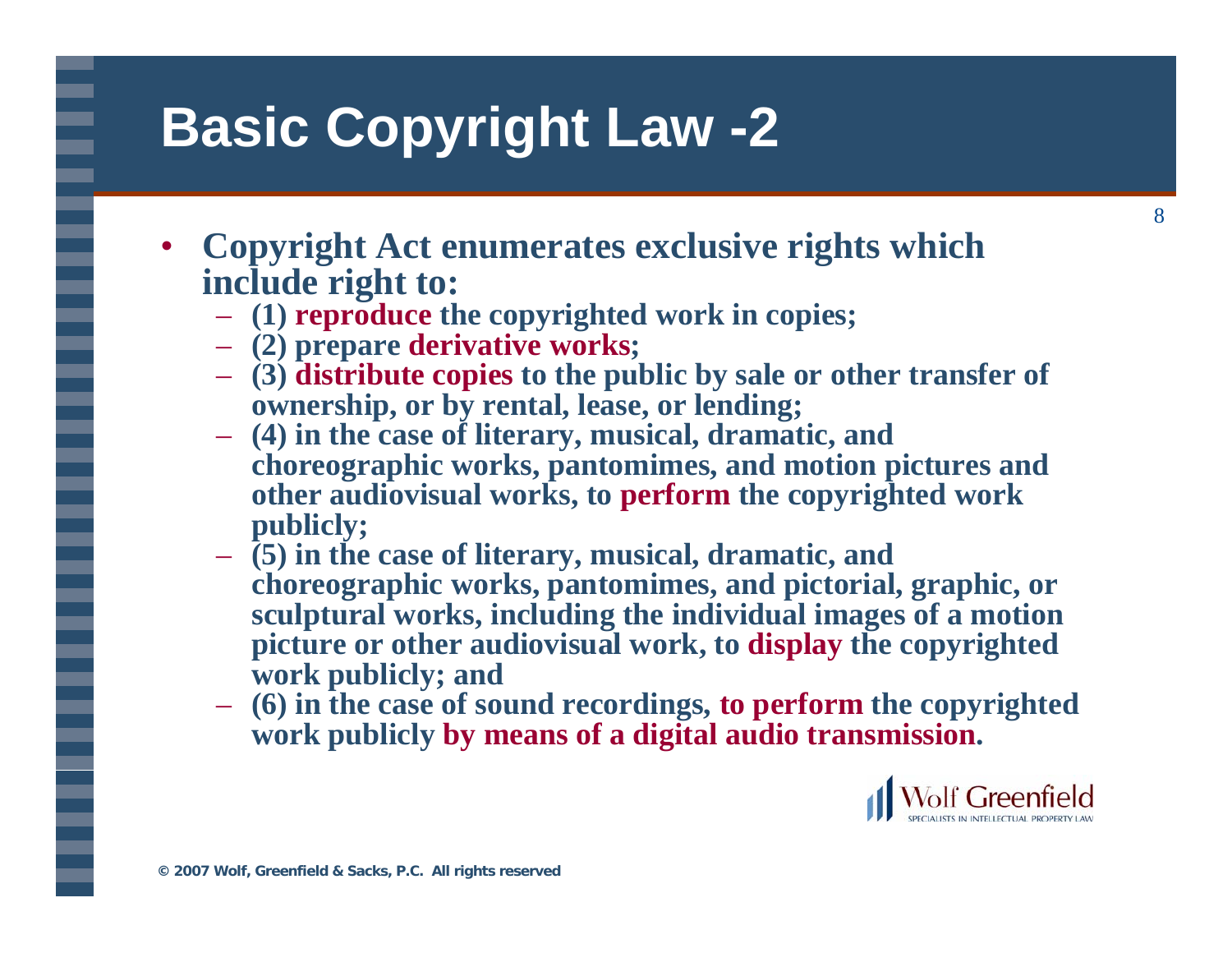#### **Basic Copyright Law -3**

- **"Moral Rights" (US version) also spelled out in Sec. 107:**
	- **Attribution**
	- **No false attribution**
	- **No distortion**
	- **No destruction (some kinds of works)**



9

**© 2007 Wolf, Greenfield & Sacks, P.C. All rights reserved**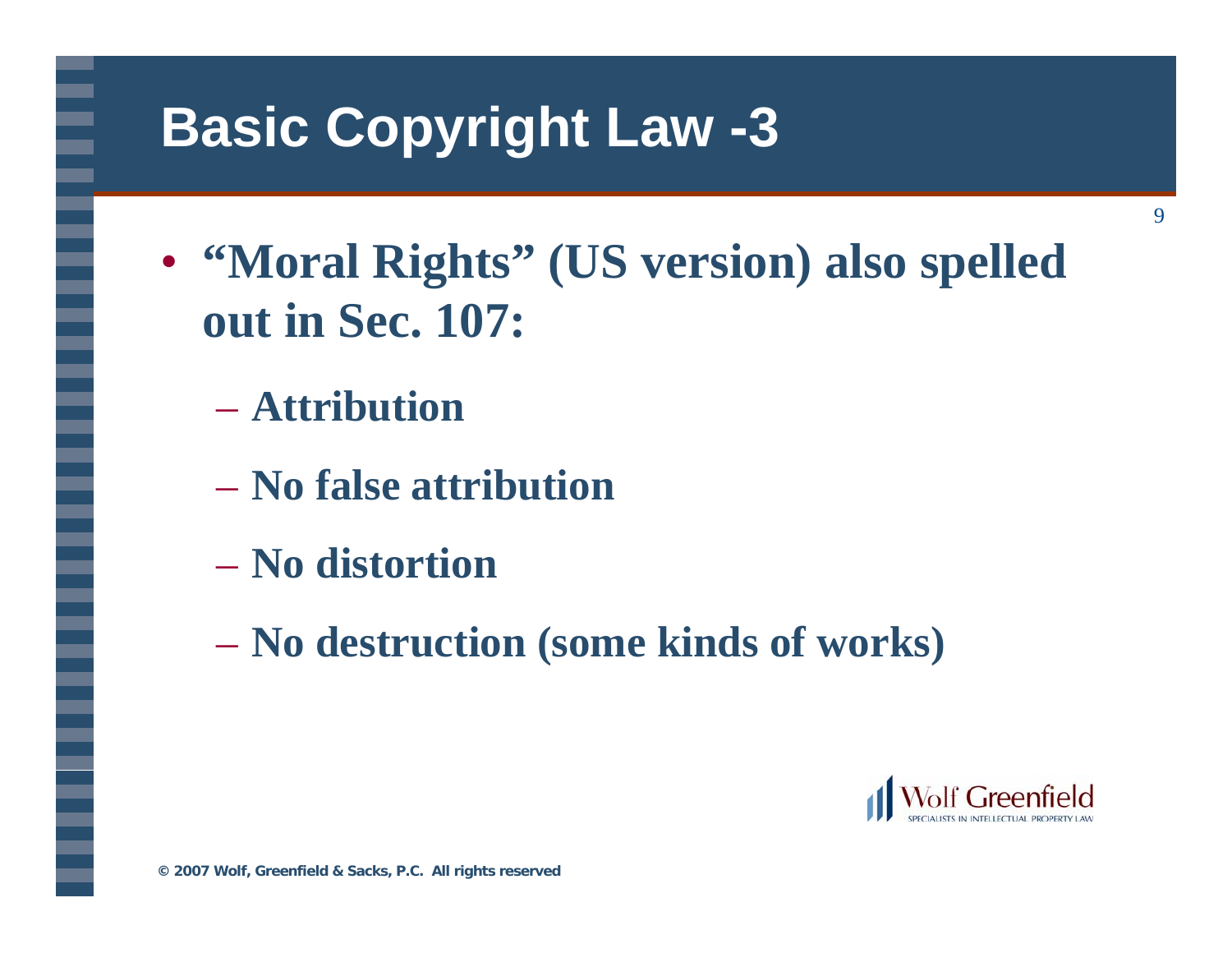## **Basic Copyright Law -4**

- **Note that no exclusive right to use.**
- **Ownership of rights does not dictate how those rights are to be exercised.**
- **Antitrust law provides the main limitation on copyright holder.**

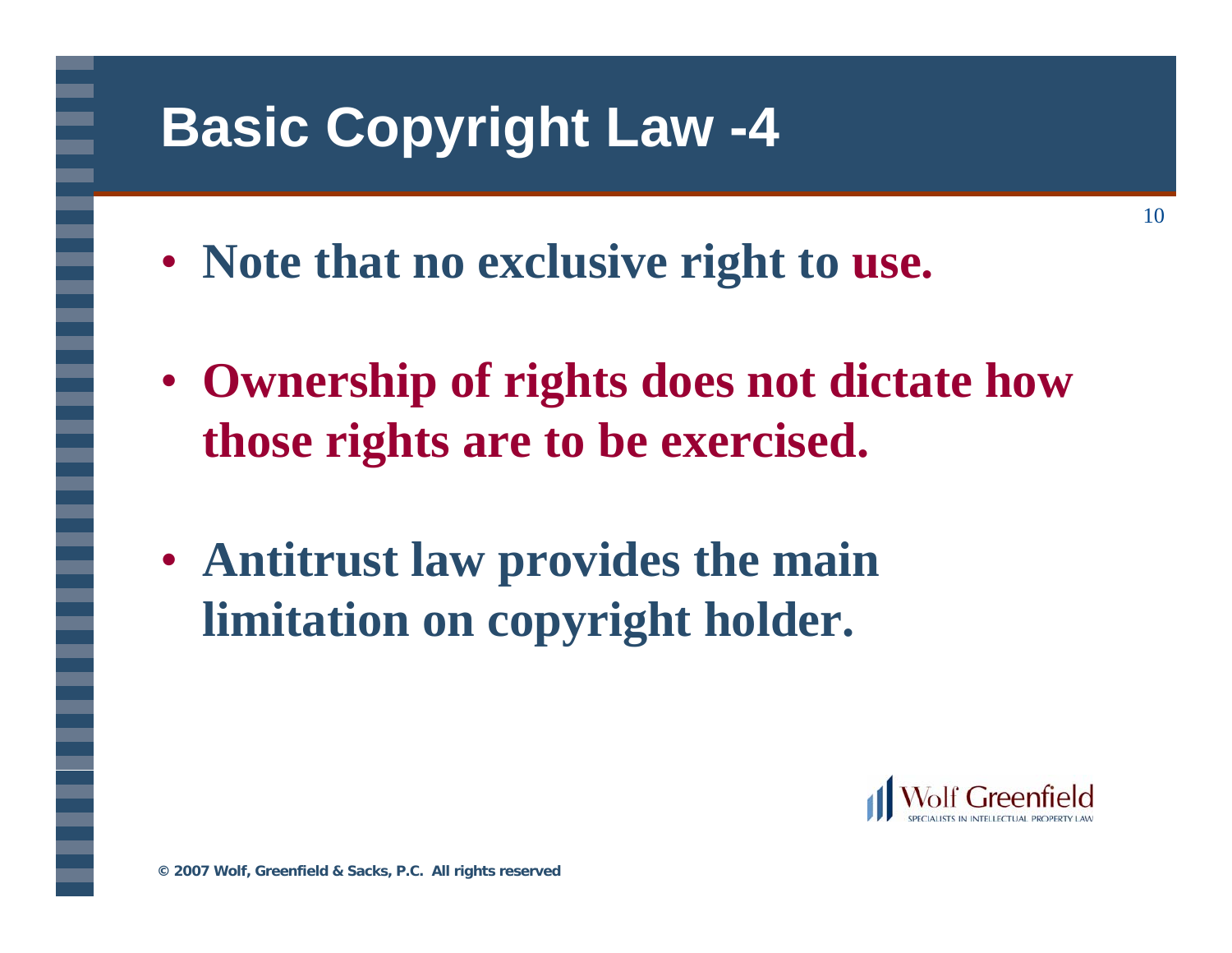#### **Copyright Law is Supplemented By DMCA**

- **Provides a safe harbor to passive ISPs.**
- **Also makes it an offense to "circumvent" anti-piracy measures. (Implements WCT treaty)**

- **anti-access**
- **anti-copying [fair use still ok]**
- **reverse engineering for compatibility and encryption research is ok**
- **Civil and criminal liability**
- **Most famous so far – the DeCSS case**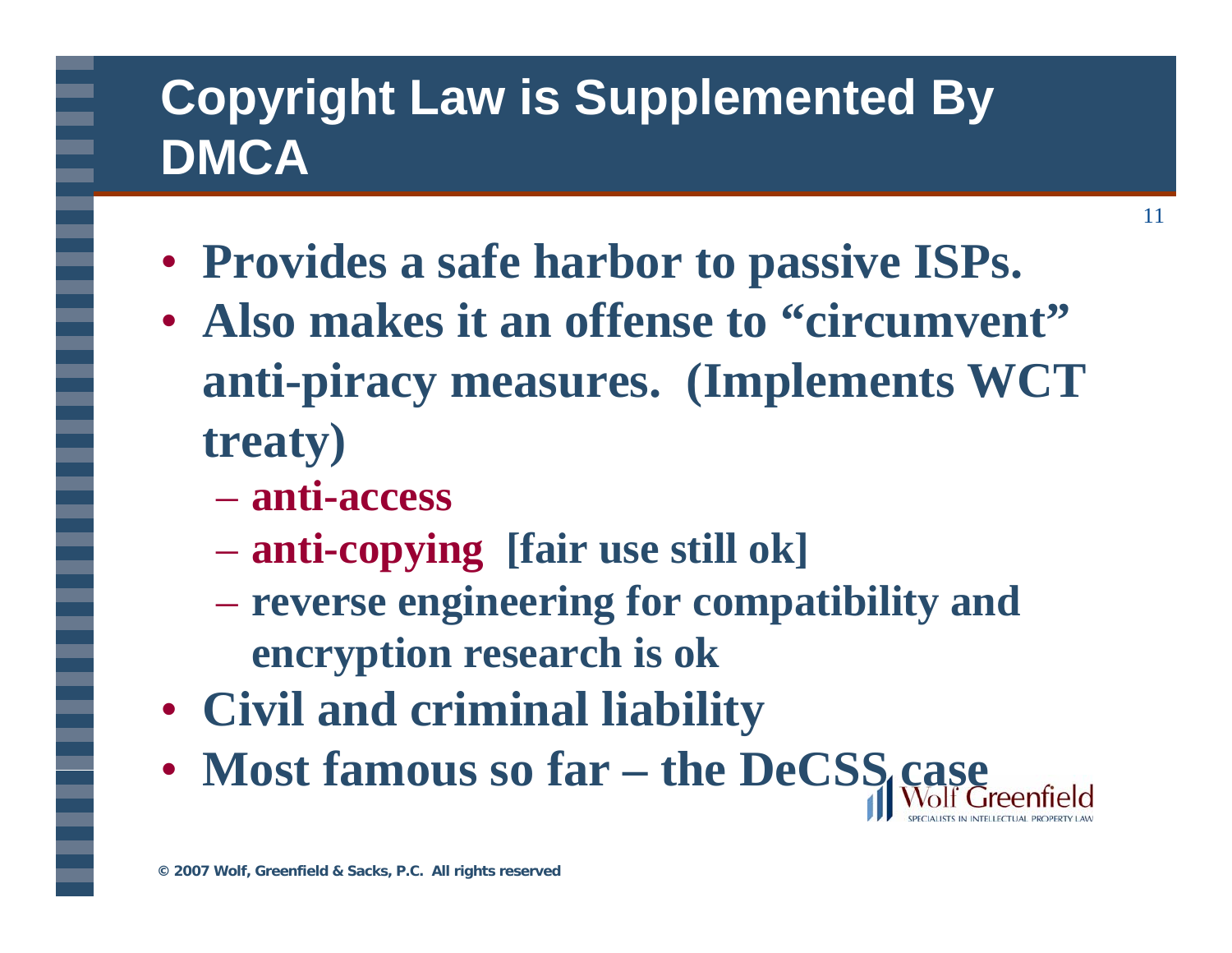#### **Limits of the Law**

- **Biggest limit is the territorial reach of the law; hence the WCT treaty, etc.**
- **Fair Use limits infringement**
- **Copyright Law also is not enforceable preemptively – follows violation**
- **Hence need for technical tools to supplement the law and prevent violations**

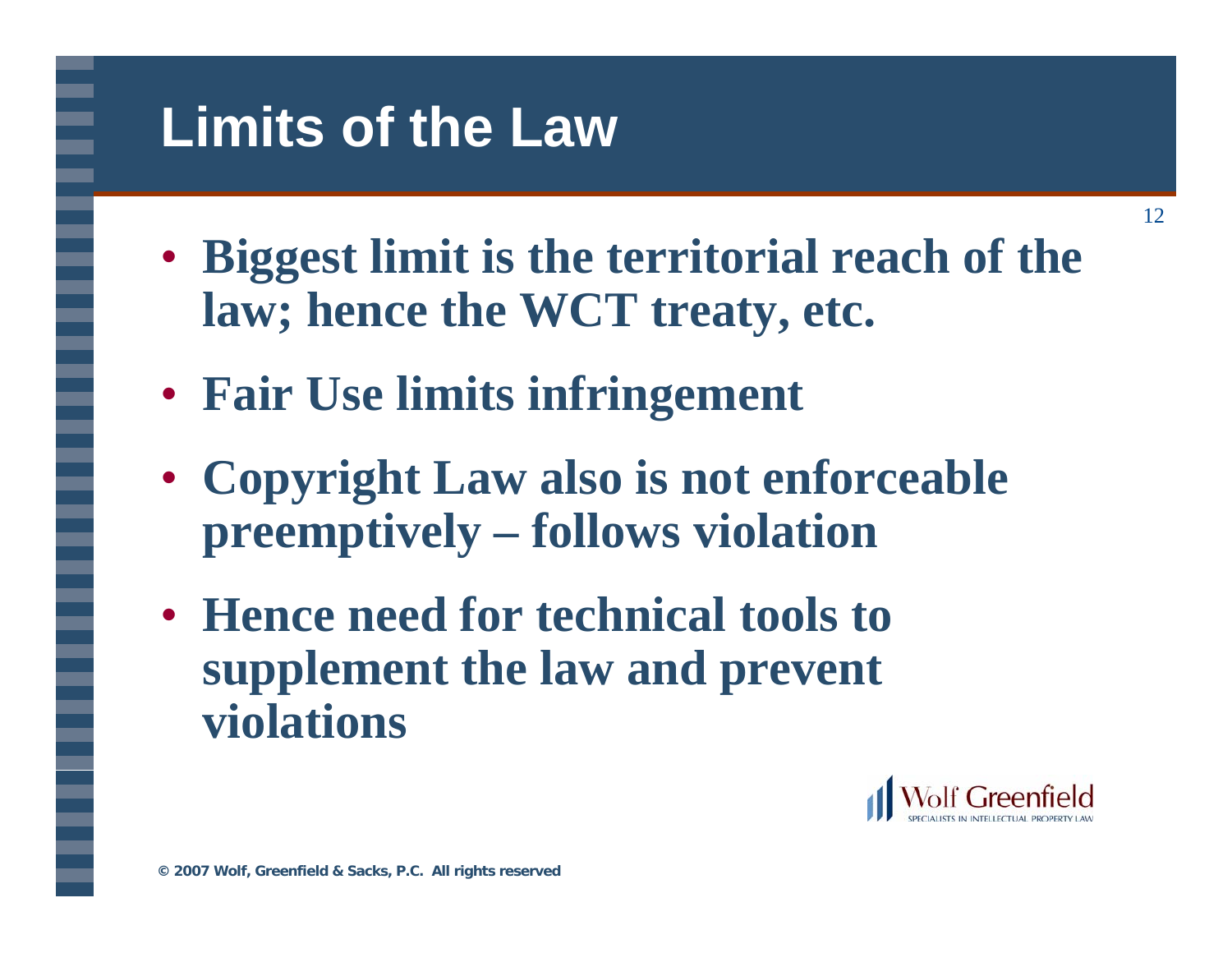#### **Use of DRM**

**Anticopying technologies Antiaccess technologies Copy tracing technologies**

**Must both work (prevent unauth. acts) and be usable in a commercial setting – e.g., allow a customer to see what they are getting**

**Diff. media, diff. markets>> diff. DRM toolsWolf Greenfield**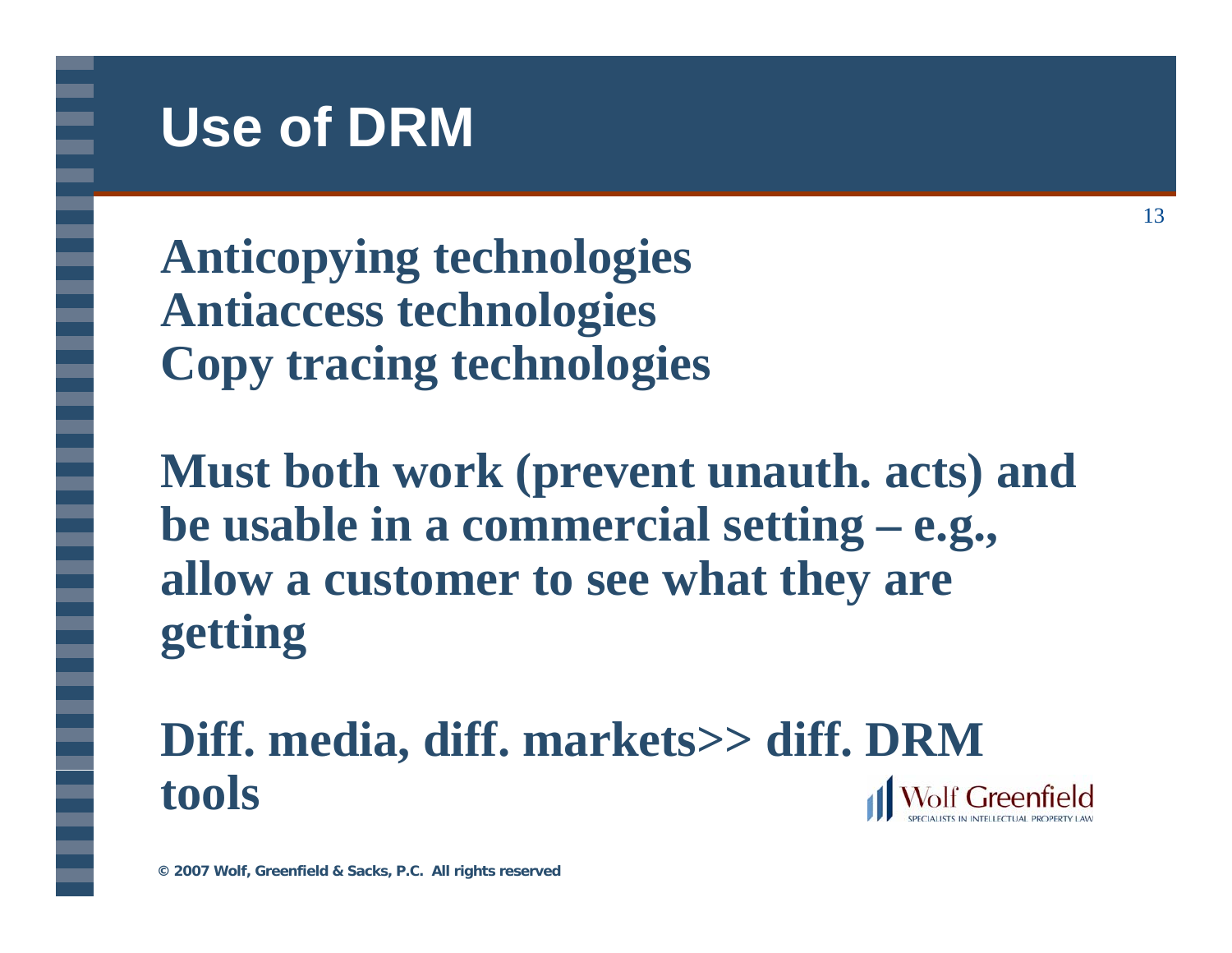#### **Patent Issues**

- **Many DRM tools or aspects of them are or may be covered by patents**
- •**So far, there is little/no standardization**
- **Standardization will require patent pools, sharing of royalties, etc. – like MP3; careful re antitrust**
- **Patents publish the techniques, but this can be problematic for some technologies intended to protect "secrets"**